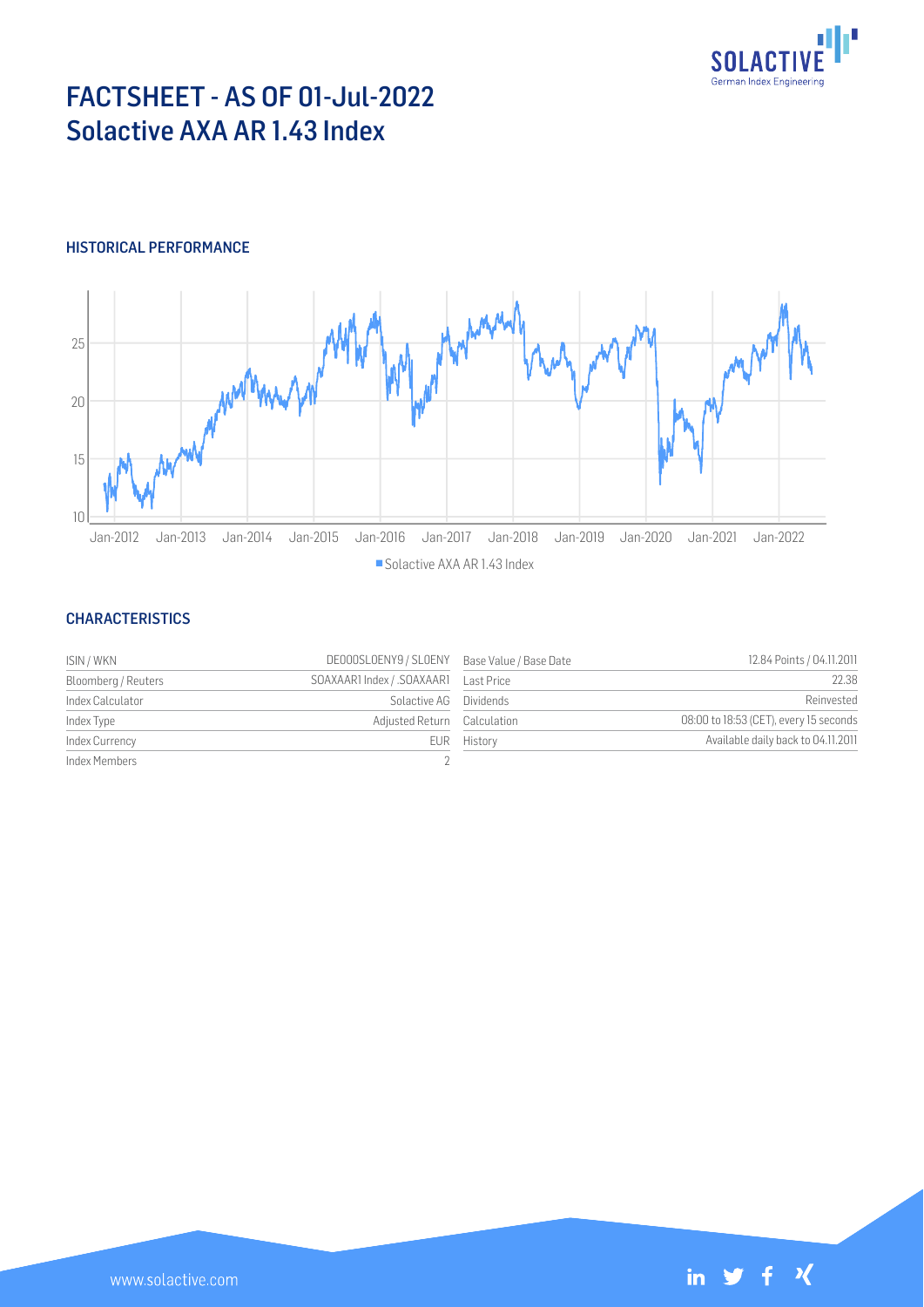

### FACTSHEET - AS OF 01-Jul-2022 Solactive AXA AR 1.43 Index

## **STATISTICS**

| EUR                | 30D      | 90D        | 180D      | 360D                  | <b>YTD</b> | Since Inception        |
|--------------------|----------|------------|-----------|-----------------------|------------|------------------------|
| Performance        | $-8.01%$ | $-14.68\%$ | $-13.99%$ | 1.50%                 | $-13.99\%$ | 74.30%                 |
| Performance (p.a.) |          |            |           |                       |            | 5.35%                  |
| Volatility (p.a.)  | 25.29%   | 24.39%     | 29.16%    | 24.72%                | 29.05%     | 28.67%                 |
| High               | 24.72    | 26.53      | 28.40     | 28.40                 | 28.40      | 28.60                  |
| Low                | 22.31    | 22.31      | 21.86     | 21.42                 | 21.86      | 10.44                  |
| Sharpe Ratio*      | $-2.50$  | $-1.92$    | $-0.88$   | 0.09                  | $-0.88$    | 0.21                   |
| Max. Drawdown      | $-9.75%$ | $-15.91%$  | $-23.03%$ | $-23.03%$             | $-23.03%$  | $-55.35%$              |
| VaR 95 \ 99        |          |            |           | $-44.3\%$ \ $-79.9\%$ |            | $-43.2\%$ \ $-78.6\%$  |
| CVaR 95 \ 99       |          |            |           | $-61.0\%$ \ $-92.9\%$ |            | $-68.3\%$ \ $-115.2\%$ |

\* Up to 31 December 2021, ex-post Sharpe ratios use as input for the risk free rate term the London Inter-Bank Offered rates in the respective currencies of the index and at a term equal to the observation period. From 3 J 2022 onwards, Sharpe ratios will be / are calculated using as reference risk free rate input the overnight replacement rate for these currencies, namely SONIA (for GBP), SOFR (for USD) and EURIBOR Overnight (for EUR).







## TOP COMPONENTS AS OF 01-Jul-2022

| Company        | Ticker   | Country                  | Currency   | Index Weight (%) |
|----------------|----------|--------------------------|------------|------------------|
| AXAF GTR INDEX |          | DE                       | <b>FUR</b> | 100.02%          |
| EUR-CASH       | EUR-CASH | $\overline{\phantom{0}}$ | EUR        | $-0.02%$         |